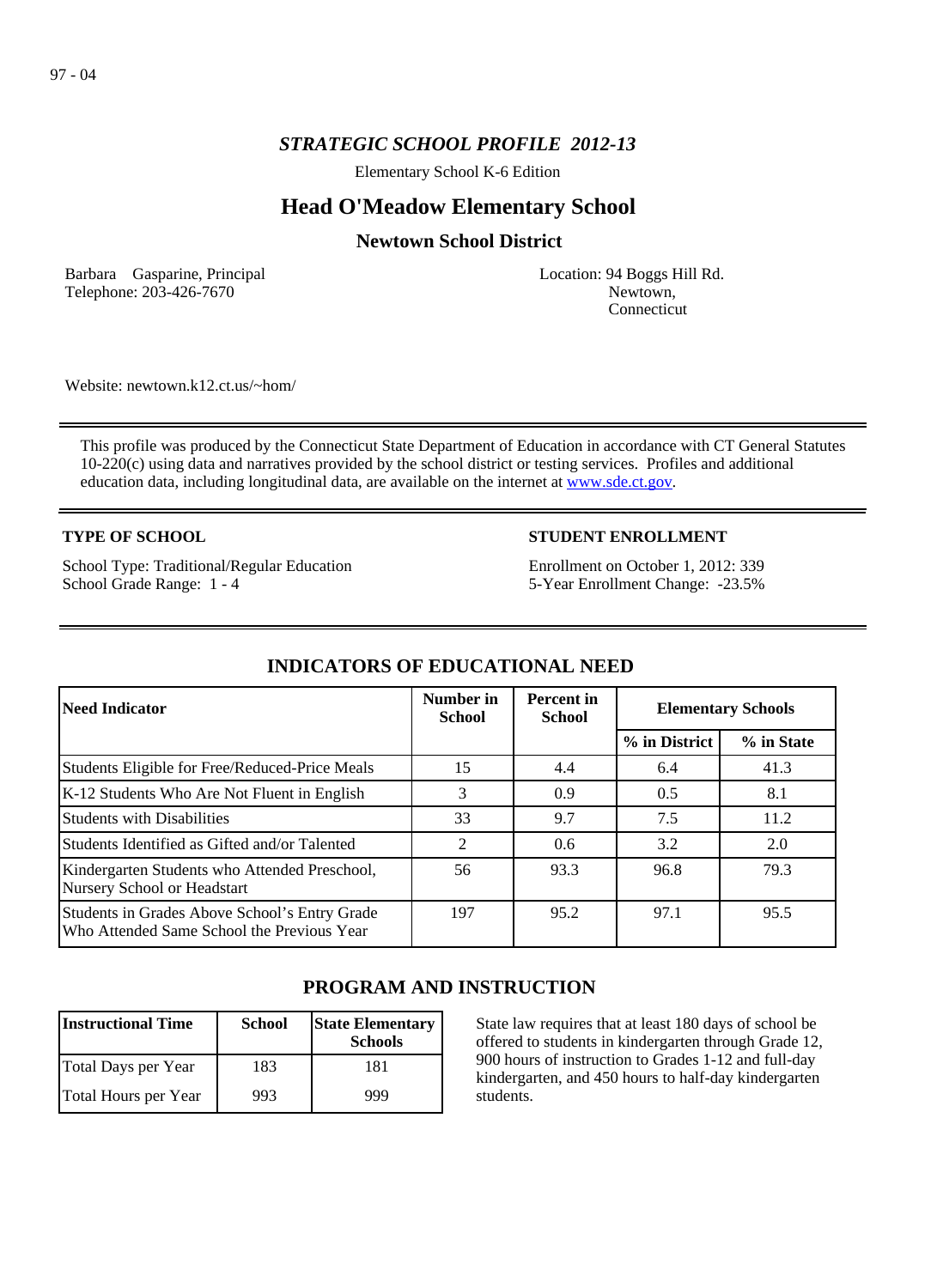| <b>Average Class Size</b> | <b>School</b> | <b>District</b> | <b>State</b> |
|---------------------------|---------------|-----------------|--------------|
| Kindergarten              | 15.0          | 14.9            | 18.9         |
| Grade 2                   | 15.3          | 17.8            | 19.8         |
| Grade 5                   | N/A           | N/A             | N/A          |

**Required Hours of Instruction Per Year in Selected Subject Areas Grade 2 School School State** 

Art 26 26 32 Computer Education 20 16 English Language Arts 550 550 485 Health 17 17 17 Library Media Skills 22 20 Mathematics 212 200 Music  $22$  32 Physical Education 50 50 39 Science 74 Social Studies 69 World Languages and the contract of the 10 and 10 and 10 and 10 and 10 and 10 and 10 and 10 and 10 and 10 and 10 and 10 and 10 and 10 and 10 and 10 and 10 and 10 and 10 and 10 and 10 and 10 and 10 and 10 and 10 and 10 and

## **World Language**

Formal instruction (at least 1 hour per week) in a world language is not offered in this school.

#### **Lunch**

An average of 30 minutes is provided for lunch during full school days.

| <b>Special Programs</b>                                                                                                 | <b>School</b> | <b>Elementary Schools</b> |              |
|-------------------------------------------------------------------------------------------------------------------------|---------------|---------------------------|--------------|
|                                                                                                                         |               | <b>District</b>           | <b>State</b> |
| % of K-12 Students in Bilingual Education Program or<br>Receiving English as a Second Language Services                 | 0.9           | 0.5                       | 8.1          |
| Ⅰ% of Identified Gifted and/or Talented Students Who Received<br><b>Services</b>                                        | 100.0         | 100.0                     | 79.5         |
| % of Special Education Students Attending This School Who<br>Spent Over 79% of Their Time with Their Non-Disabled Peers | 90.9          | 86.3                      | 79.2         |

### **LIBRARY AND COMPUTERS**

Free on-line access to periodicals, newspapers, and other resources is available to all Connecticut schools through the Connecticut Digital Library at www.iconn.org.

| <b>Instructional Computers and Library</b><br><b>Materials</b> | <b>School</b> | <b>Elementary Schools</b> |              |
|----------------------------------------------------------------|---------------|---------------------------|--------------|
|                                                                |               | <b>District</b>           | <b>State</b> |
| # of Students Per Computer                                     | 3.2           | 3.4                       | 2.7          |
| % of Computers with Internet Access                            | 100.0         | 100.0                     | 98.1         |
| % of Computers that are High or Moderate<br>Power              | 100.0         | 100.0                     | 93.5         |
| # of Print Volumes Per Student*                                | 47.9          | 40.5                      | 29.7         |
| # of Print Periodical Subscriptions                            | 18            | 22                        | 10           |

\*Because a certain number of volumes are needed for a library of adequate breadth and depth, a small school may need a higher number of volumes per student.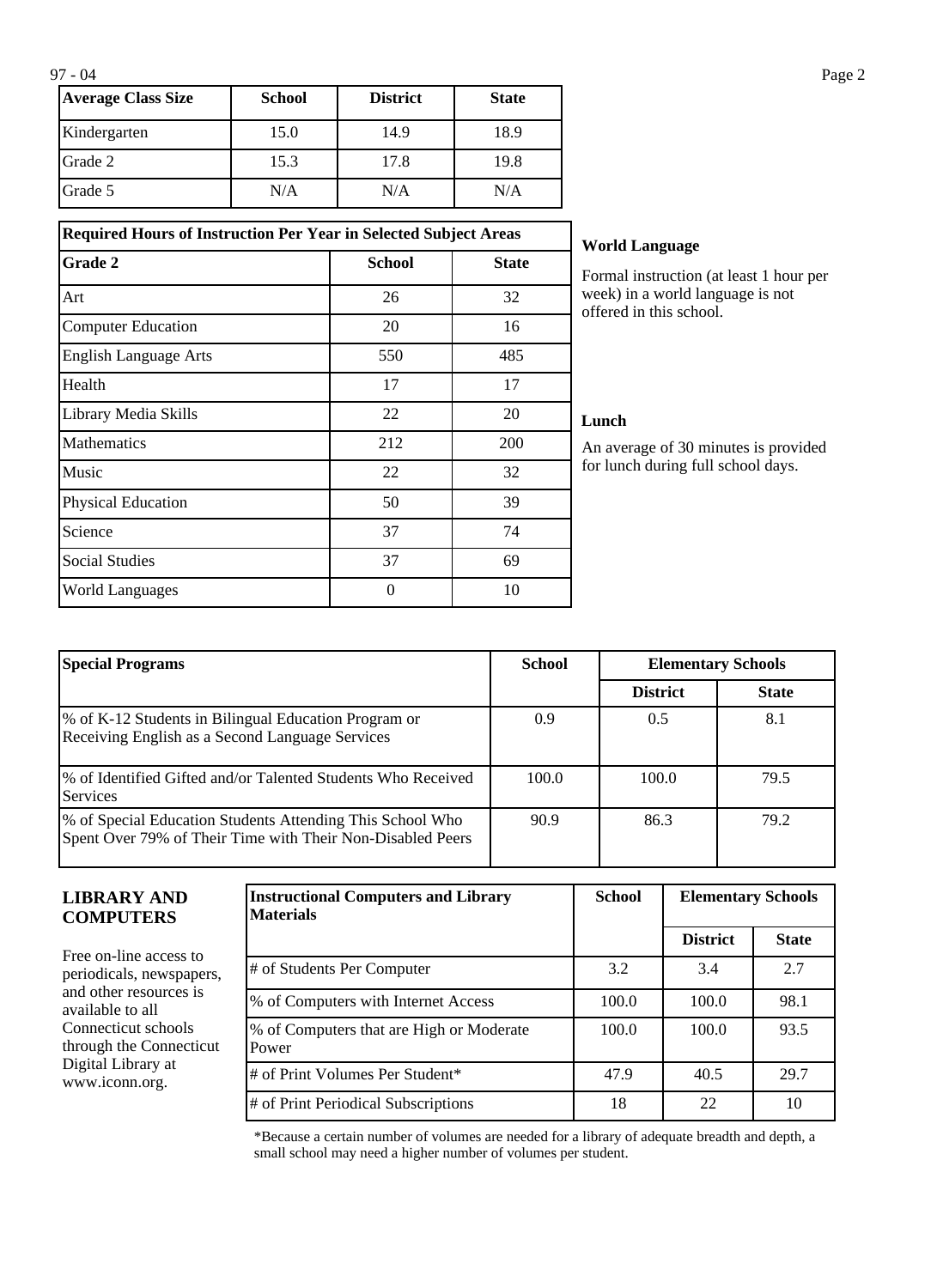## **SCHOOL STAFF**

| <b>Full-Time Equivalent Count of School Staff</b>                               | In the full-time                                     |       |                                    |
|---------------------------------------------------------------------------------|------------------------------------------------------|-------|------------------------------------|
| General Education:<br><b>Teachers and Instructors</b>                           |                                                      | 21.91 | equivalent count,<br>staff members |
|                                                                                 | Paraprofessional Instructional Assistants            | 5.40  | working part-time                  |
| Special Education:                                                              | <b>Teachers and Instructors</b>                      | 2.00  | in the school are                  |
|                                                                                 | Paraprofessional Instructional Assistants            | 5.20  | counted as a<br>fraction of        |
|                                                                                 | Library/Media Specialists and/or Assistants          | 1.30  | full-time. For                     |
| Administrators, Coordinators, and Department Chairs                             |                                                      | 1.00  | example, a teacher                 |
| Instructional Specialists Who Support Teachers (e.g., subject area specialists) |                                                      | 3.00  | who works<br>half-time in a        |
|                                                                                 | Counselors, Social Workers, and School Psychologists | 1.00  | school contributes                 |
| <b>School Nurses</b>                                                            |                                                      | 1.10  | $0.50$ to the                      |
| Other Staff Providing Non-Instructional Services and Support                    |                                                      |       | school's staff<br>count.           |

| <b>Teachers and Instructors</b>                                                  | <b>School</b> | <b>Elementary Schools</b> |              |
|----------------------------------------------------------------------------------|---------------|---------------------------|--------------|
|                                                                                  |               | <b>District</b>           | <b>State</b> |
| Average Number of Years of Experience in Education                               | 15.6          | 14.0                      | 13.7         |
| % with Master's Degree or Above                                                  | 88.9          | 91.1                      | 81.8         |
| Attendance, 2011-12: Average # of Days Absent Due to Illness or<br>Personal Time | 13.4          | 9.0                       | 9.1          |
| 1% Assigned to Same School the Previous Year                                     | 85.2          | 88.3                      | 84.2         |

### **HOME AND SCHOOL COMMUNICATION AND SUPPORT**

**Teacher E-Mail Addresses:** All teachers at this school have been issued e-mail addresses. **Online Homework Information:** A portion of the school website is devoted to homepages.

The following narrative about how this school promotes and supports parental involvement was submitted by this school.

Head O' Meadow fosters a strong partnership between home and school. Our PTA has been very involved in sponsoring events that not only help to bring our Head O' Meadow community together through regularly scheduled family events, but enhance our curriculum through Cultural Arts programs, a geography program for third and fourth graders, and High Touch-High Tech Science. Parents serve as volunteers in classrooms and the library, and our Junior Great Books and Mathematics Super Stars programs rely on parent volunteers to ensure student participation and success. Parents and staff work collaboratively to publish our monthly newsletter. Teachers also share their own newsletters and teacher web pages, which provide information on curriculum as well as tips for parents. Homework planners are used in grade four as an organizational tool for students and folders are used at all grade levels for home/school communication. Teachers and parents utilize both voice mail and email to supplement conferences, written interim reports, and more formal progress reports.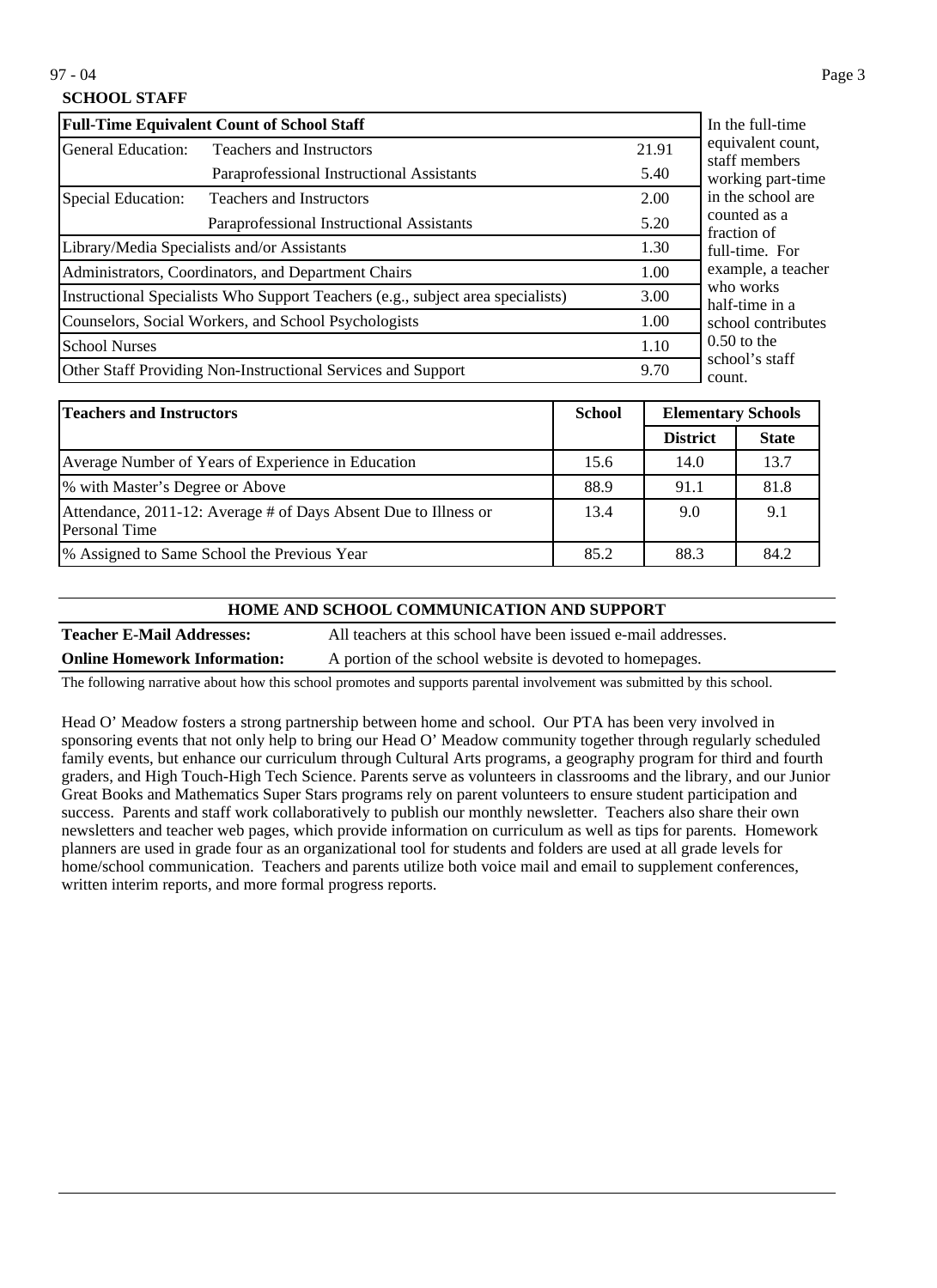| <b>Student Race/Ethnicity</b> |               |                |  |  |
|-------------------------------|---------------|----------------|--|--|
| <b>Race/Ethnicity</b>         | <b>Number</b> | <b>Percent</b> |  |  |
| American Indian               |               | 0.0            |  |  |
| Asian American                | 9             | 2.7            |  |  |
| <b>Black</b>                  |               | 0.3            |  |  |
| Hispanic                      | 20            | 5.9            |  |  |
| Pacific Islander              | 0             | 0.0            |  |  |
| White                         | 307           | 90.6           |  |  |
| Two or more races             | 2             | 0.6            |  |  |
| <b>Total Minority</b>         | 32            | 9.4            |  |  |

# **SCHOOL DIVERSITY**

### 2.9% **Percent of Minority Professional Staff:**

### **Non-English Home Language :**

2.9% of this school's students (excluding prekindergarten students) come from homes where English is not the primary language.The number of non-English home languages is 5.

## **EFFORTS TO REDUCE RACIAL, ETHNIC AND ECONOMIC ISOLATION**

Below is the description submitted by this school of how it provides educational opportunities for its students to interact with students and teachers from diverse racial, ethnic, and economic backgrounds.

The Head O' Meadow student population continues to be relatively homogeneous, and as such, we do not enjoy the rich benefits of a diverse community where students learn from a wide range of ethnic and racial backgrounds. Students explore diverse cultures through units in kindergarten through grade four related to Black History Month, immigration and family traditions. Throughout the year our second graders study world holidays. The Head O' Meadow PTA sponsors cultural arts assemblies that are geared toward an appreciation of differences through music, stories, and various performances. Our School Community Team, made up of students and teachers, involve themselves in various community service projects, such as collections, to support needs within the Newtown community. French and Spanish classes offered before and after school were geared toward the development of language skills and to enhance cultural understanding.

# **STUDENT PERFORMANCE AND BEHAVIOR**

| <b>Physical Fitness: %</b><br><b>Reaching Health Standard</b><br>on All Four Tests* | <b>School</b> | <b>District</b> | <b>State</b> | % of Schools in State with<br><b>Equal or Lower Percent</b><br><b>Reaching Standard</b> |
|-------------------------------------------------------------------------------------|---------------|-----------------|--------------|-----------------------------------------------------------------------------------------|
| <b>I</b> Grade 4                                                                    | 87.5          | 76.6            | 52.0         | 98.6                                                                                    |
| Grade 6                                                                             | N/A           | N/A             | N/A          | N/A                                                                                     |

\*Includes tests for flexibility, abdominal strength and endurance, upper-body strength and aerobic endurance.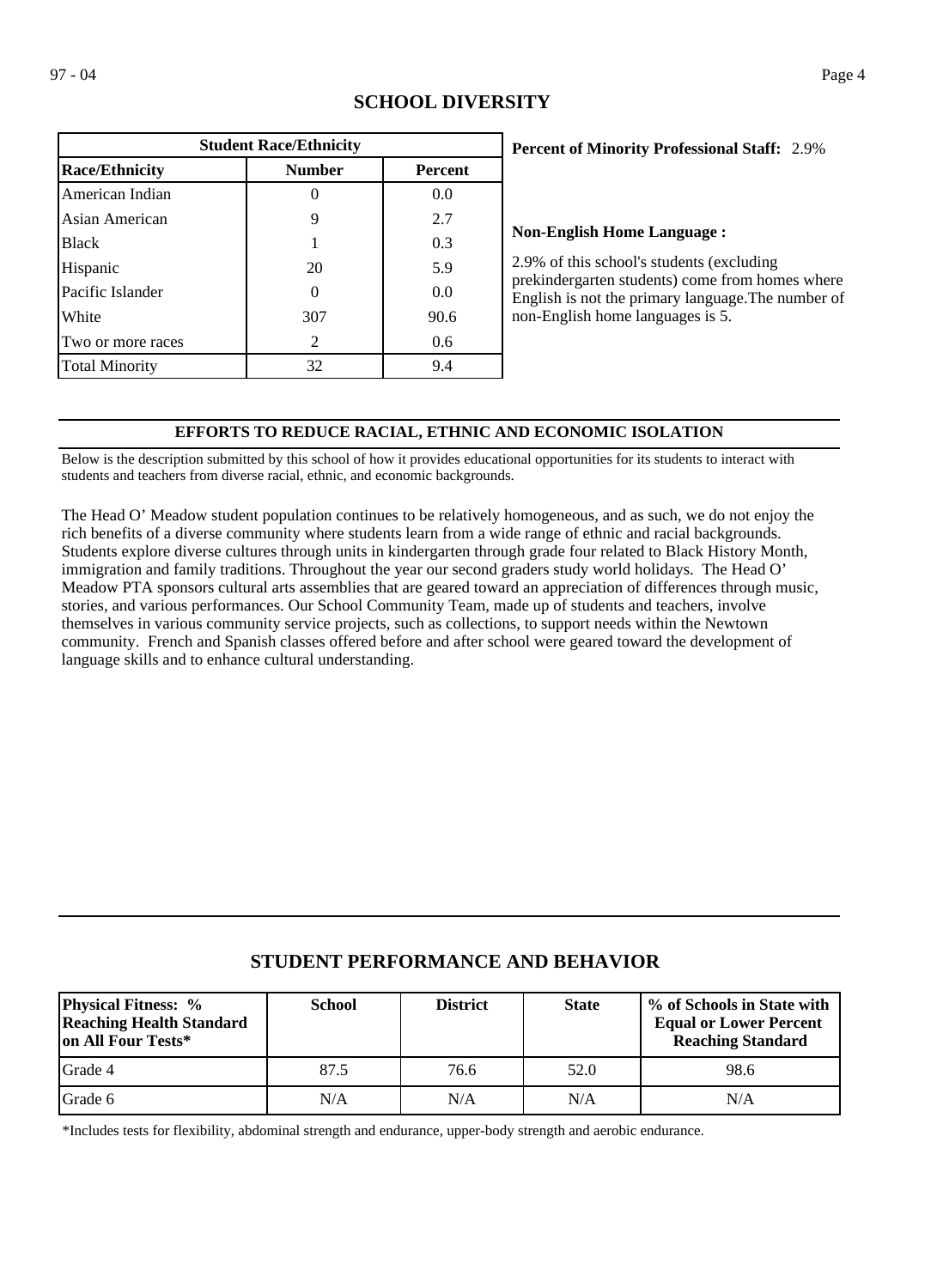| <b>Grade and CMT Subject</b><br>Area | <b>School</b> | <b>District</b> | <b>State</b> | % of Schools in State<br>with Equal or Lower<br><b>Percent Meeting Goal</b> |
|--------------------------------------|---------------|-----------------|--------------|-----------------------------------------------------------------------------|
| Grade 3 Reading                      | N/A           | N/A             | N/A          | N/A                                                                         |
| Writing                              | N/A           | N/A             | N/A          | N/A                                                                         |
| <b>Mathematics</b>                   | N/A           | N/A             | N/A          | N/A                                                                         |
| Grade 4<br>Reading                   | N/A           | N/A             | N/A          | N/A                                                                         |
| Writing                              | N/A           | N/A             | N/A          | N/A                                                                         |
| <b>Mathematics</b>                   | N/A           | N/A             | N/A          | N/A                                                                         |
| Grade 5<br>Reading                   | N/A           | N/A             | N/A          | N/A                                                                         |
| Writing                              | N/A           | N/A             | N/A          | N/A                                                                         |
| <b>Mathematics</b>                   | N/A           | N/A             | N/A          | N/A                                                                         |
| Science                              | N/A           | N/A             | N/A          | N/A                                                                         |
| Grade 6 Reading                      | N/A           | N/A             | N/A          | N/A                                                                         |
| Writing                              | N/A           | N/A             | N/A          | N/A                                                                         |
| <b>Mathematics</b>                   | N/A           | N/A             | N/A          | N/A                                                                         |

**Connecticut Mastery Test, Fourth Generation, % Meeting State Goal.** The Goal level is more demanding than the Proficient level, but not as high as the Advanced level, reported in the No Child Left Behind Report Cards.

> These results reflect he performance of tudents with coreable tests who were enrolled in the listrict at the time of esting, regardless of he length of time hey were enrolled in he district. Results or fewer than 20 tudents are not presented.

For more detailed CMT results, go to **[www.ctreports](http://www.ctreports/)**.

To see the NCLB Report Card for this school, go to [www.sde.ct.gov](http://www.sde.ct.gov/) and click on "No Child Left Behind."

| <b>Student Attendance</b> | School | <b>District Elementary Sch.</b> | <b>State Elementary Sch.</b> |
|---------------------------|--------|---------------------------------|------------------------------|
| 1\% Present on October 1  | 95.9   | $97_{.1}$                       | 96.5                         |

#### **Disciplinary Offenses**

Disciplinary offenses committed by students include all serious offenses, offenses involving drugs, alcohol, or tobacco, and all incidents resulting in suspension or expulsion. In the 2011-12 school year. 1 Students was responsible for these incidents. These students represent 0.3% of the estimated number of students who attended this school at some point during the 2011-12 school year.

### **Truancy**

During the 2011-12 school year, No students qualified as truant under state statute. As these counts rely on school-level policies regarding unexcused adsences, they are not comparable between schools.

| <b>Number of Incidents by Disciplinary Offense Category, 2011-12</b> |                             |                       |  |  |
|----------------------------------------------------------------------|-----------------------------|-----------------------|--|--|
| <b>Offense Category*</b>                                             | <b>Location of Incident</b> |                       |  |  |
|                                                                      | School                      | <b>Other Location</b> |  |  |
| Violent Crimes Against Persons                                       | N/A                         | N/A                   |  |  |
| <b>Sexually Related Behavior</b>                                     | N/A                         | N/A                   |  |  |
| Personally Threatening Behavior                                      | N/A                         | N/A                   |  |  |
| Theft                                                                | N/A                         | N/A                   |  |  |
| Physical/Verbal Confrontation                                        | N/A                         | N/A                   |  |  |
| Fighting/Battery                                                     | N/A                         | N/A                   |  |  |
| <b>Property Damage</b>                                               | N/A                         | N/A                   |  |  |
| Weapons                                                              | N/A                         | N/A                   |  |  |
| Drugs/Alcohol/Tobacco                                                | N/A                         | N/A                   |  |  |
| <b>School Policy Violations</b>                                      | N/A                         | N/A                   |  |  |
| Total                                                                | 1                           | 0                     |  |  |

\* Counts by category may be suppressed to protect student privacy.